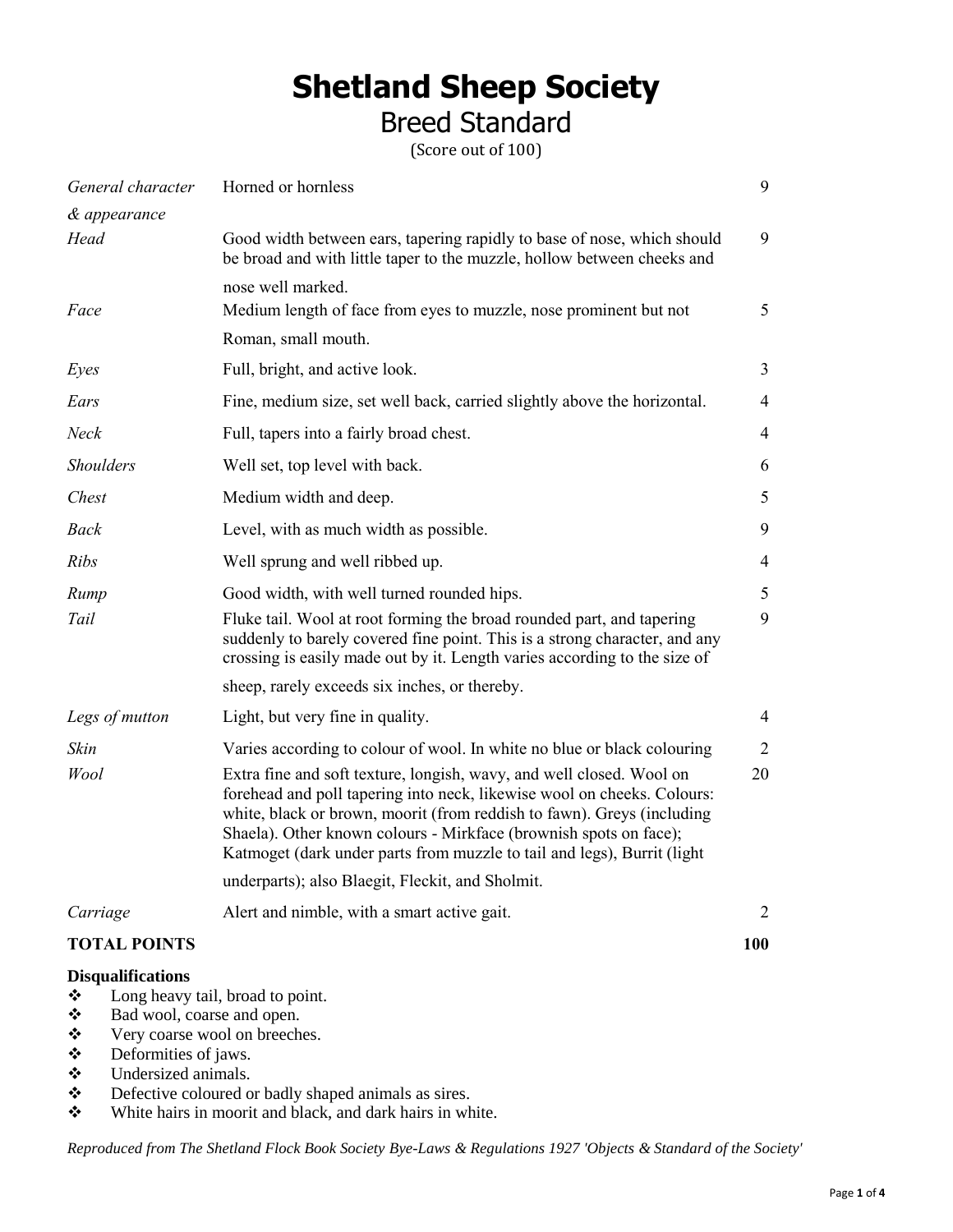# **APPENDIX A SHETLAND FLOCKBOOK SOCIETY SHETLAND SHEEP**

Description and scale of points explanatory note -

All sections in normal (nonitalic) type constitute the 1927 Breed Standard.

All sections in italic type comprise the Explanatory Notes provided as an aid to clarity for Breeders, Inspectors and Judges. These Explanatory Notes were prepared by a subcommittee of the SSS set up with the approval of the 1999 AGM. Part of the subcommittee's remit, recorded in the minutes of the May 2000 Committee Meeting, was to 'look into the possibility of clarifying the 1927 Breed Standard'. The subcommittee produced a series of notes to be read in conjunction with the relevant points in the Breed Standard. These were unanimously accepted and endorsed by the full Committee. This appendix was unanimously adopted by NASSA as a description and clarification of the 1927 Breed standard, on November 09, 2009.

#### **GENERAL CHARACTER AND APPEARANCE** (Horned or Hornless)

#### **HORNS**

*Should state that both 'round in section' and angular are acceptable***.**

#### REASON

*For clarification. The Standard does not indicate a preference and early photographs of Shetland Sheep examined by the Committee show both.*

SHOULD ALSO STATE *that polled rams and horned females are acceptable.*

#### REASON

*For clarification. There are early recorded observations which refer to both, i.e. 'Shetland Sheep' as published in 'The Field' on 10/3/1927 and a very good photograph of a polled ram published in the book 'Farm Livestock of Great Britain' before 1927.*

SHOULD ALSO STATE *that the horns of a ram should rise in a curve above the head and then spiral round according to age.*

#### REASON

*The rise of the horn is an important distinguishing feature of the Shetland Sheep. Described in 'The Field' on 10/3/1927.*

#### **HEAD**

Good width between ears, tapering rapidly to base of nose, which should be broad and with little taper to muzzle, hollow between cheeks and nose well marked. *Basically clear as written, but the subCommittee highlighted that the reference to 'well marked' referred to the hollow between the 'cheeks and nose' being clearly distinguishable.*

# **FACE**

Medium length of face from eyes to muzzle, nose prominent but not roman, small mouth. *Reference to a 'small mouth' means not large lipped, droopy or pouty lipped, with a mouth in proportion to the size and shape of the face, with a proper taper reducing down to a small mouth.*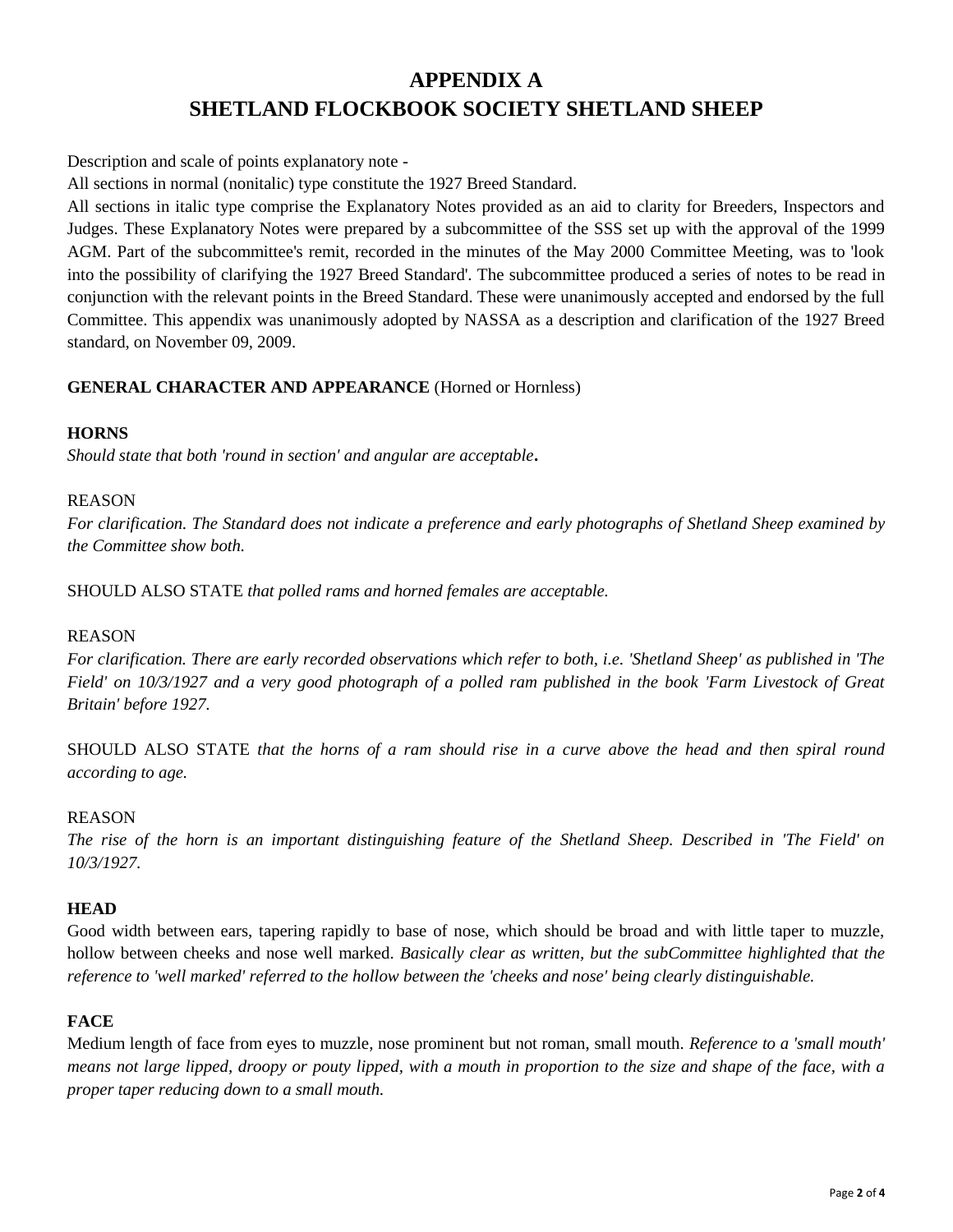# **REASON**

*For clarification. If 'small' mouths were bred for as a Shetland characteristic, it would result in overshot mouths. Probably originally highlighted to distinguish this feature from other breeds such as the Cheviot or Suffolk*

# **EYES**

Full, bright and active look. *Clear as written but should be expanded to say 'ideally slightly bulbous'.*

# **EARS**

Fine, medium size, well set back, carried slightly above the horizontal. *Clear as written.*

# **NECK**

Full, tapers into a fairly broad chest. *Should state that a Shetland has to have a clearly defined neck.*

#### **REASON**

*See below in conjunction with shoulders.*

# **SHOULDERS**

Well set, top level with back. *Needs considerable clarification.*

#### **REASON**

*A sheep must have withers to enable it to move freely. 'Well set' means not too narrow, but set properly between neck*  and back, showing a promontory (slight hump) thus defining the neck which would otherwise be lost in the back. It *also means that the shoulder blades should slope from the front towards the back, not straight up.*

#### **CHEST**

Medium width and deep. *'medium' means medium in proportion to the size and conformation of the sheep.*

#### **BACK**

Level, with as much width as possible. *Clear as written, but could be annoted that 'level' means parallel with the ground, and that the width of the pin bones determines the width of the sheep.*

#### **RIBS**

Well sprung and well ribbed up. *Should be clarified by changing to 'well sprung from back around side' with a simple illustration of the right and wrong shape.*

#### **REASON**

*As written is saying the same thing twice, and not with much clarity.*

# **RUMP**

Good width, with well tuned rounded hips. *Clear as written.*

# **TAIL**

Fluke tail. Wool at root forming the broad rounded part, and tapering suddenly to barely covered fine point. This is a strong character, and any crossing is easily made out by it. Length varies according to the size of sheep, rarely exceeds six inches, or thereby. *Clear as written, but 'thereby' should be replaced by 'thereabouts', and the description expanded by stating that the tip of the tail should be covered with hair, not wool, and should preferably be flat, notround or plump. A good tail seems to fit tight into the fleece on the rump as compared with the fat long tail of many breeds.*